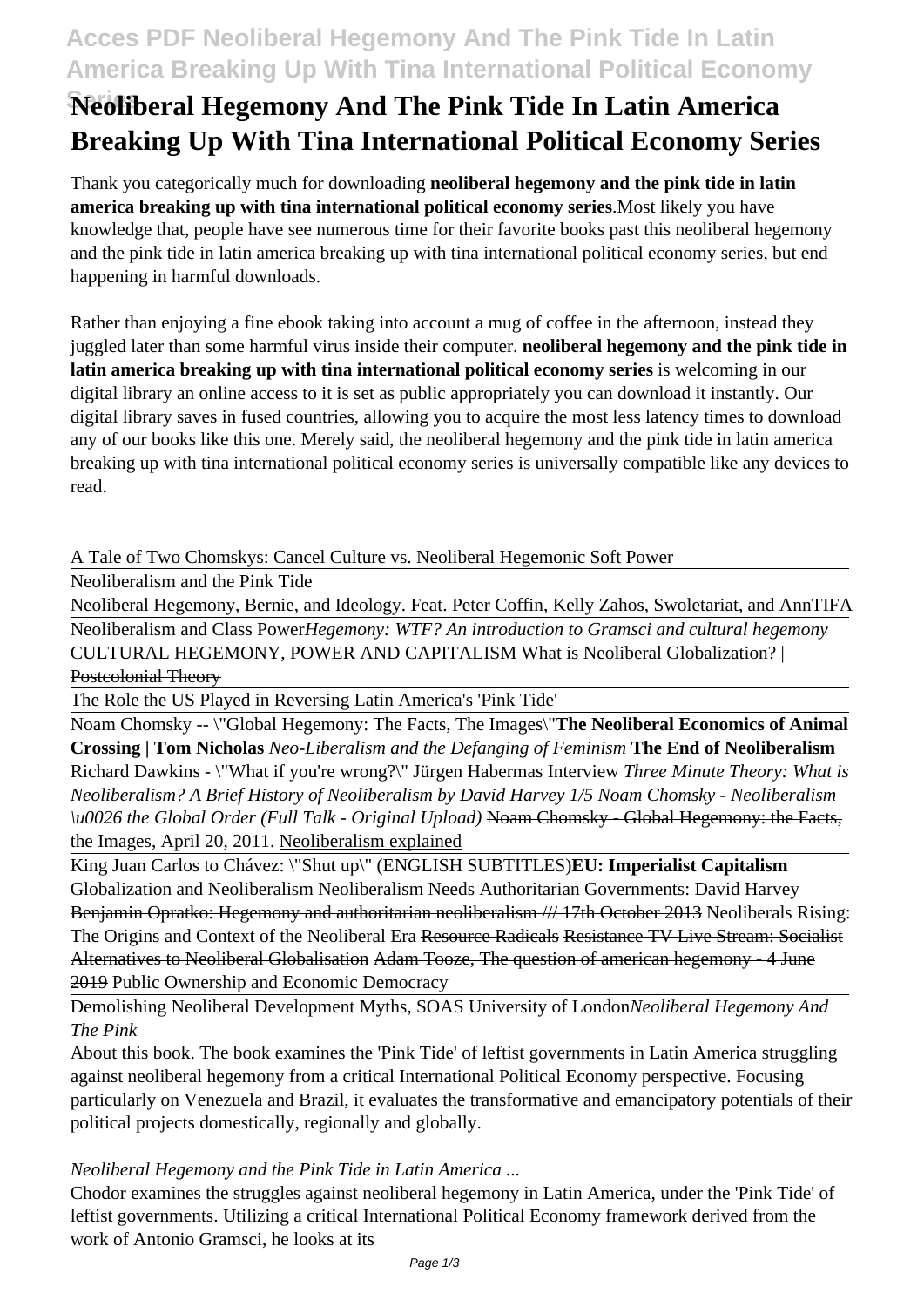# **Acces PDF Neoliberal Hegemony And The Pink Tide In Latin America Breaking Up With Tina International Political Economy Series**

### *(PDF) Neoliberal Hegemony and the Pink Tide in Latin ...*

The Neoliberal World Order 3. Neoliberalism and Organic Crisis in Latin America 4. The Bolivarian Revolution as a Counter-hegemonic Project 5. Lula's Passive Revolution 6. The Pink Tide: Counterhegemonic Potentials 7. American Hegemony Under Challenge Conclusion: Learning from the Pink **Tide** 

#### *Neoliberal Hegemony and the Pink Tide in Latin America ...*

In contrast to this, Chodor's Neoliberal Hegemony and the Pink Tide in Latin America analyses the regional situation through a stimulating theoretical framework which provides deeper understandings and distinctive conclusions. Most importantly, although Chodor contends that the Bolivarian Revolution is a radical counter-hegemonic project, and the governance of the Brazilian Workers Party (PT) is a 'passive revolution', he emphasises that these projects find common ground at the ...

### *Review - Neoliberal Hegemony and the Pink Tide in Latin ...*

Review - Neoliberal Hegemony and the Pink Tide in Latin America Written by Laurence Goodchild Consequently, the author suggests that there have been two prominent responses to this crisis. Firstly, there is the Bolivarian Revolution of Venezuela, which is characterised as "fledgling attempt to construct a counter-

### *Review - Neoliberal Hegemony and the Pink Tide in Latin ...*

Chodor examines the struggles against neoliberal hegemony in Latin America, under the 'Pink Tide' of leftist governments. Utilizing a critical International Political Economy framework derived from the work of Antonio Gramsci, he looks at its two most prominent members -- Venezuela under Hugo Chávez and Brazil under Lula and Dilma Rousseff.--Provided by publisher.

#### *Neoliberal hegemony and the Pink Tide in Latin America ...*

The Pink Tide, therefore, is a contested phenomenon, with the Venezuelan and Brazilian projects interacting with each other at the regional level in the process of defining it. This interaction has sparked a process of regional integration, through which the Pink Tide as a whole seeks to construct a new regional historic bloc as an alternative to the neoliberal one imposed in the 1990s.

# *The Pink Tide: Counter-Hegemonic Potentials | SpringerLink*

In Chapter 2, I analysed the neoliberal world order, indicating that whilst this order is largely hegemonic in the core, this hegemony wore thinner the closer it advanced to the periphery. This is particularly the case in Latin America, where some of the most forceful resistance to the neoliberal project has emerged in the form of the Pink Tide.

#### *Neoliberalism and Organic Crisis in Latin America ...*

According to this 'two lefts thesis,' the Pink Tide divides into the 'good' countries – for example Brazil, Chile, Uruguay – which embrace neoliberal globalisation and reap its benefits, and 'bad' ones that remain ignorant of the new globalised reality, pursuing fruitless utopias leading to economic ruin; with Venezuela, Bolivia and Ecuador the usual culprits.

#### *Understanding and Misunderstanding the Pink Tide in Latin ...*

Hegemony and Neoliberalism By Pierre Dardot | 15 Nov 12 | Posted under: Contemporary Capitalism The very name of the seminar "Political Mindsets – Development of Political and Cultural Hegemony in Conjunction with the Crisis – New Challenges Posed to the Left", which was held in Paris last September, invited us to think about "hegemony" and, more exactly to interpret the European ...